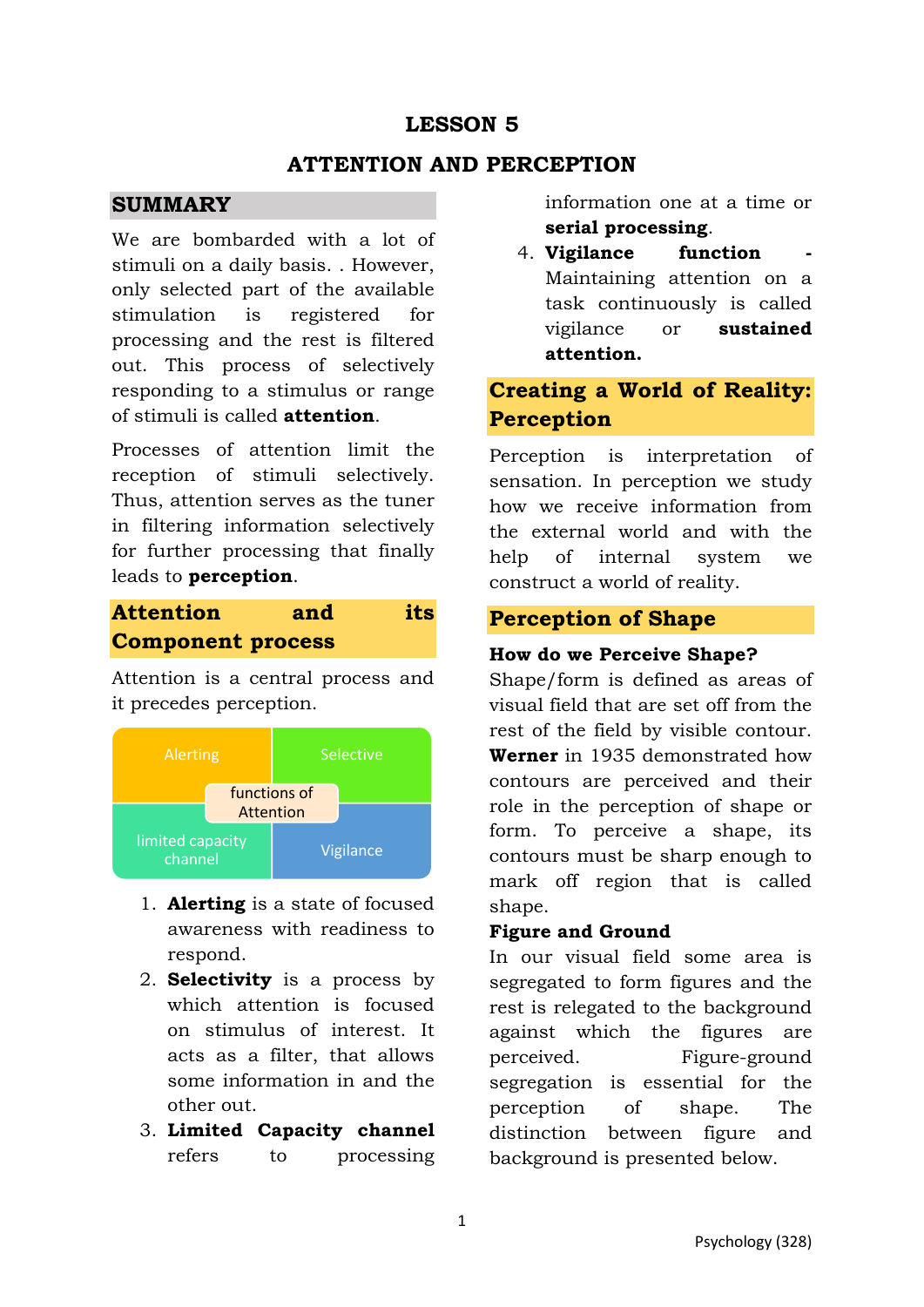The ground seems to extend behind the

The ground seems to extend behind the figure.

The figure usually tends to appear in front, the ground behind.

The figure is more impressive, meaningful, and better remembered

## **The determinants of Figure-Ground Organization**

**Kohler, Koffka, and Wertheimer** – Gestalt psychologists, proposed that the brain has the innate capacity for organizing perceptions and gave laws of perceptual organization.

#### **Laws of Perceptual Organization**



All the stimuli that occur together in space or time will be organized together

**Similarity** 

Elements which are similar in structure or have common characteristics will be grouped together

**Closure**  An incomplete figure will be seen as a complete one

#### **Illusion**

 $\mathbb{H}$ 

**Illusions** (also called "**false perceptions**") are misperceptions resulting from misinterpretation of sensory information.

**Moon illusion** - The moon in the horizon looks far bigger in size than moon in the zenith. The retinal image is same but its perceived size differs. **Helmholtz** long back suggested that judgement of size is related to the judgement of distance (**sizedistance relationship**).

**Geometrical illusions** - illusions that can be demonstrated by drawing some lines,are called geometrical illusions. Examples of few geometric illusions are given in the diagram below:



- a. Muller-Lyer illusion
- b. Vertical-horizontal illusion
- c. Ponzo illusion

#### **Perception of Space**

Perception of space also refers to the perception of size and distance. the image of the three-dimensional world is projected on the twodimensional retina.



The Problem of Space orientation

It can be observed in the diagram that the points a1, a2, a3, … on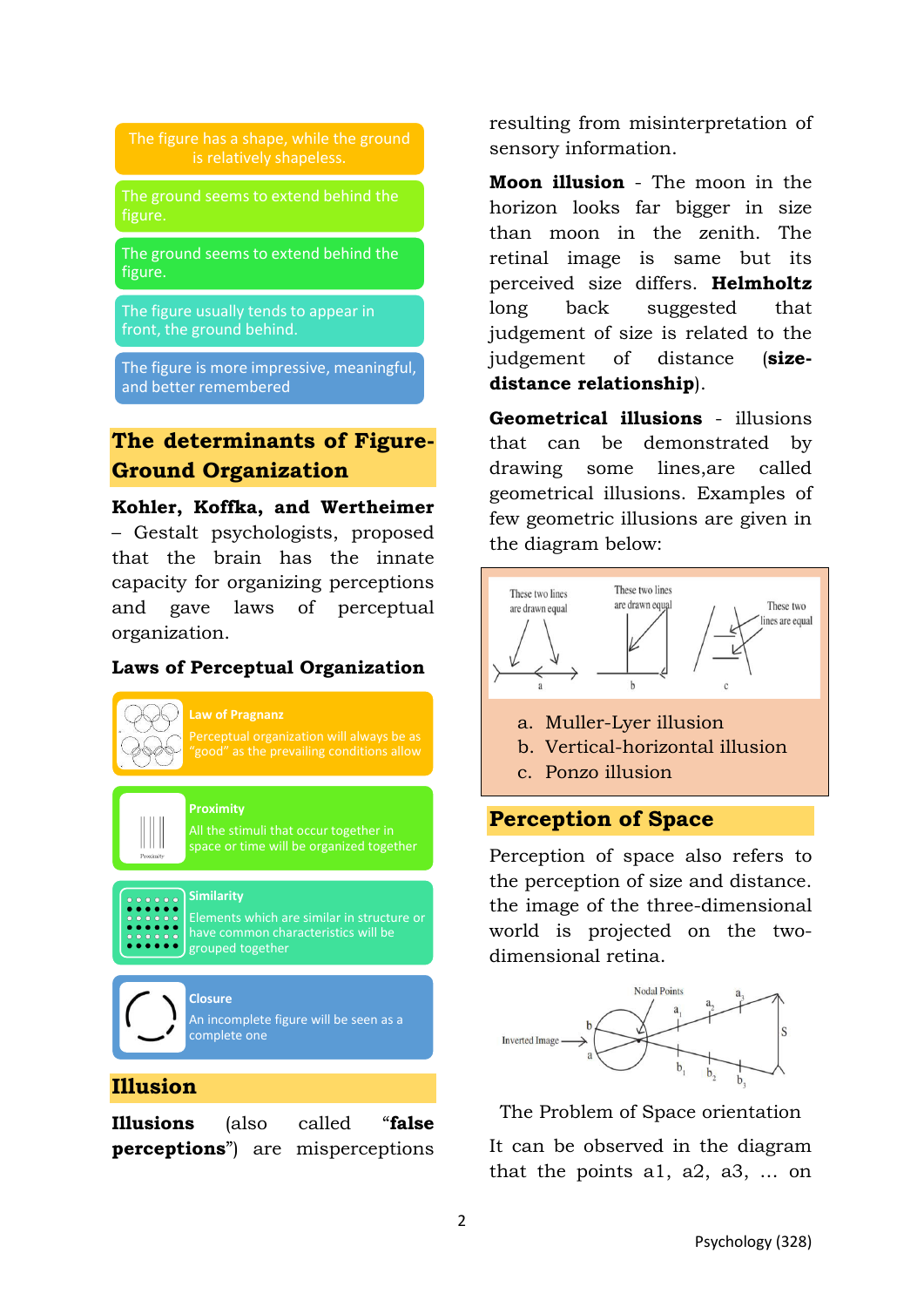the line of sight fall on the retina at "a". Similarly, those of points b1, b2, b3, … fall on "b" on the retina. (The image of the external objects on retina is inverted). The available information on the retina can only indicate the direction of these points in space, but not in any obvious manner about distance from the eye. That is, the location of a1, a2, and a3 or b1, b2 and b3.

Perception of space is possible because of the various cues available to us. Before moving on to cues, lets understand distance, depth and size.



**Distance** refers to the absolute spatial extent (D) between the observer and the object.



**Depth** is the Relative spatial extent between two objects as

**Size** refers to the physical size (S) that an object has. The size we perceive is called Perceived Size (S').



We perceive depth and distance with the help of various cues available to us. The major categories of cues are –

- i. Non-Visual cues
- ii. Binocular cues
- iii. Monocular cues

### **i. Non-Visual cues**

**Accommodation** and **Convergence** are called non-visual cues because they do not emanate

from the retinal image, as is the case with other cues.

**Accommodation** - The image of the external objects is focused on the retina with the help of lens in the eye. The lens is adjusted by the Ciliary muscles to focus far and near objects on the retina. The ciliary muscle changes the convexity of the lens so that the image of the object is clearly focused and this process is called accommodation.

**Convergence** - When watching an object close to us, our eyes point slightly inward. This difference in the direction of the eyes is called convergence.

#### **ii. Binocular cues**

Binocular cues emanate from the retinal image itself. These cues are:

- a. **Double images** when we fixate our eyes on an object in space, fusion takes place and we see one object. However, when we fixate on an object, all other objects nearer or farther than the fixation point fall on the non-corresponding points and produce double images.
- b. **Binocular** disparity Objects that are nearer or farther than the fixation point project their retinal images on the noncorresponding or disparate areas of the two retinas. Greater the distance from the fixation point, greater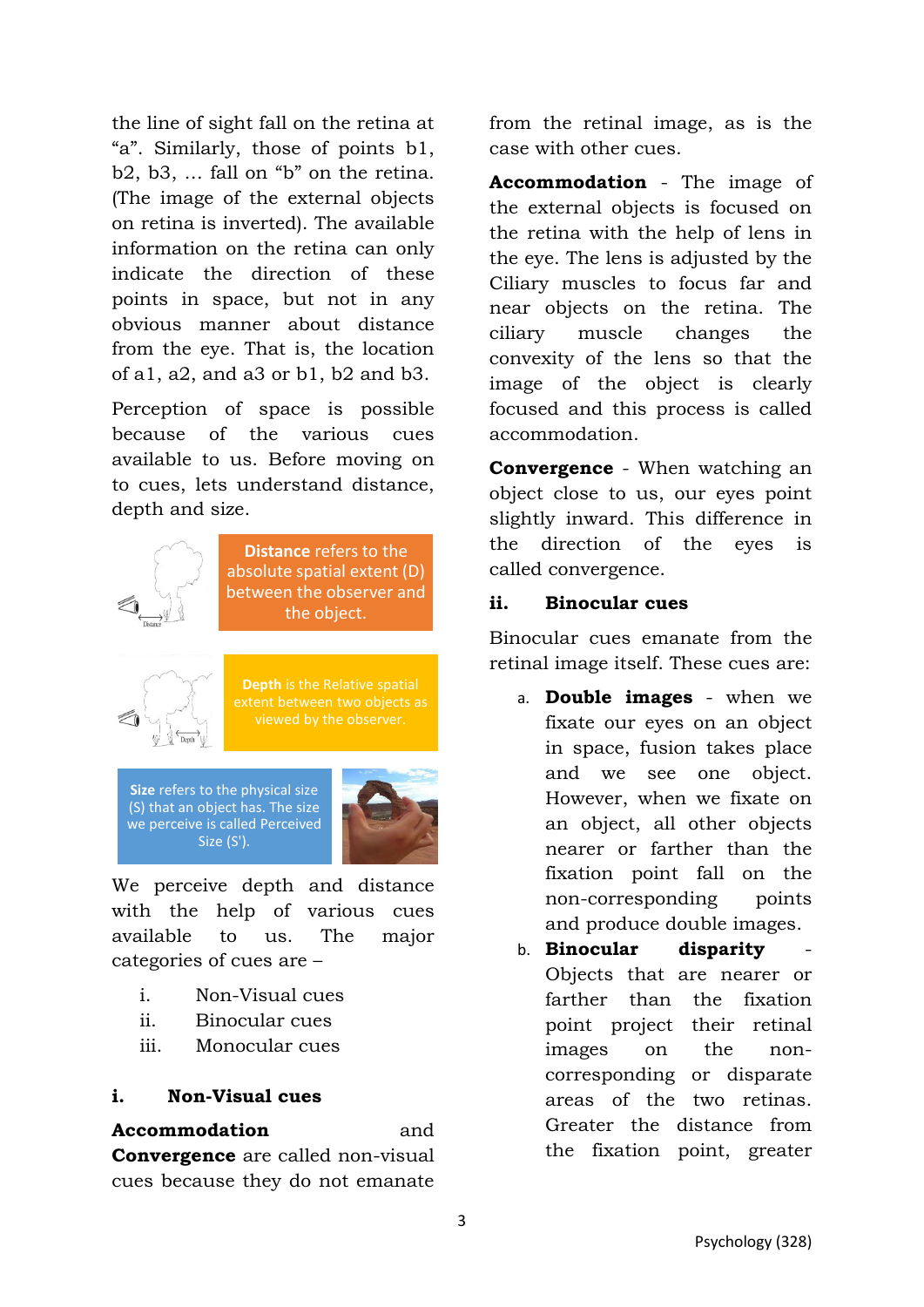will be the binocular disparity.

#### **iii. Monocular cues**

Monocular Cues are also called pictorial cues because they include the kind of depth information found in the photographs and paintings.

#### nterposition

When an object (A) partially blocks another object (B), the object blocked is perceived farther away than the object blocking it.

#### Aerial Perspective

objects that look hazy are perceived far away in comparison to those which look clear.



When parallel lines recede into the distance, they converge towards a point in your retinal mage.

#### Light and Shadows

\_\_<br>Familiar size

The shadows cast by one object on another can indicate which object is farther away.

When looking at an object away from us we can interpret the distance from the retinal image by there is the account the familiar size.<br>taking into account the familiar size.

# exture-Density Gradient

Objects lying on a surface that look fine and smooth in texture are perceived at greater distance than those on a rough surface.

## **Factors influencing Perception**



Factors such as - stimulus variables and internal factors (internal needs, motivations, sociocultural background) peculiar to an individual, determine how our perceptions are organized.

**Context and Set-effects -**The context creates an expectation in our brain (top-down phenomenon) that influences our perception at a particular moment.

Perceptual set refers to our mental expectancies and predispositions to perceive one thing and not another. Our learned assumptions and beliefs help us in organizing our perceptions.

**Needs and Motives** - personal variables, like needs, emotions, values, personality, etc. influence our perceptions. The need state of individuals affect their perceptions. Example- A person who is thirsty will first look in the drinks section of a menu.

**Social and Cultural factors** - Our perceptions reflect the effect of past learning and, therefore, if learning and socialization takes place in a particular socio-cultural background it will be reflected in our perceptions.

## **Extra-Sensory Perception (ESP)**

It is another type of perception in which perception is organized without the involvement of senses, called ESP. As the word denotes, extra sensory perception is perception without (physical) stimulation. It is considered a Para-psychological phenomenon.

Extra sensory perception includes phenomenon like –